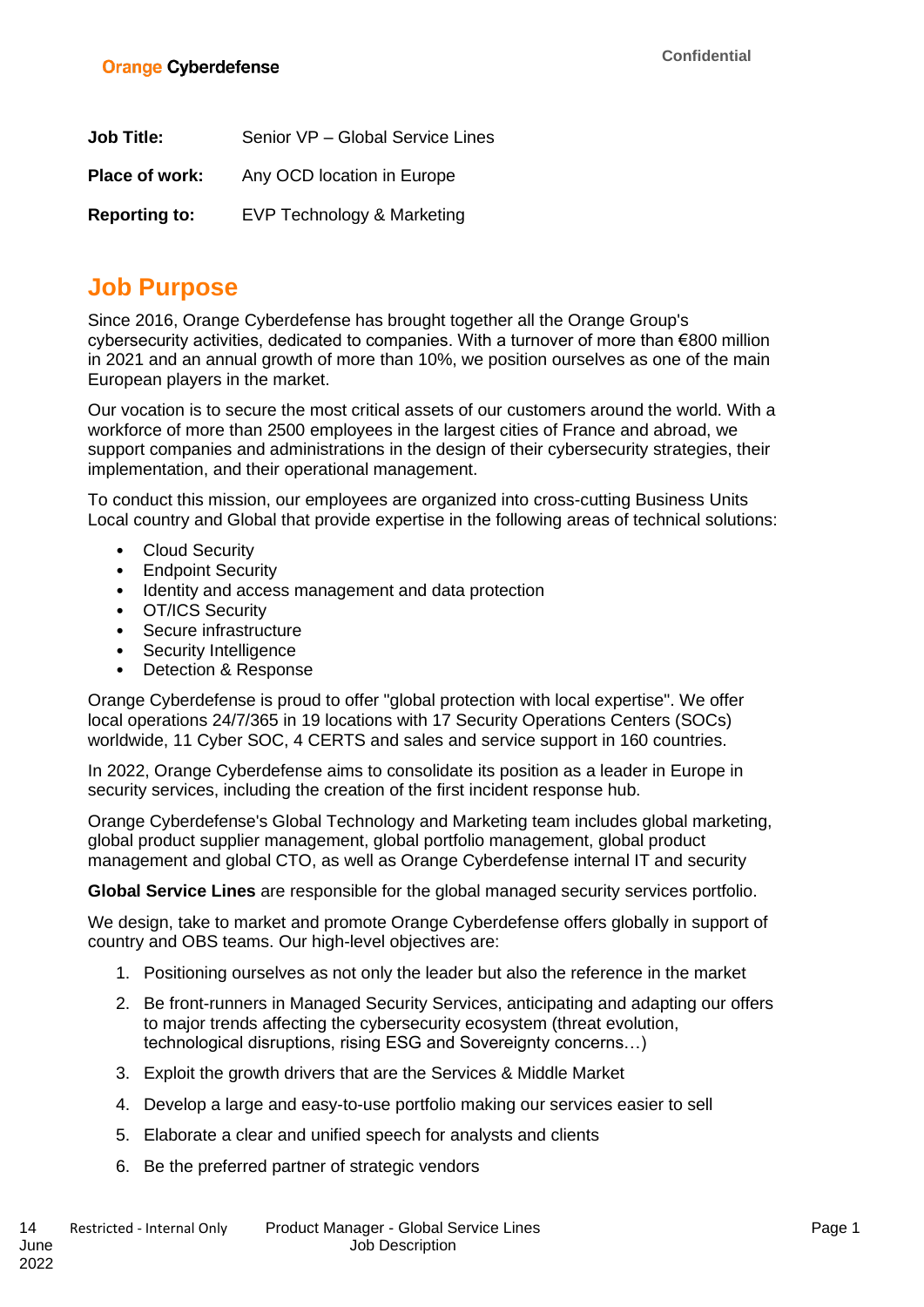# **Key Responsibilities**

### **Role Description**

As SVP Global Service Lines (GSL) you are responsible for the team of product managers that manages the global managed services portfolio.

GSL team is responsible for the product planning and execution throughout the Product Lifecycle, including gathering and prioritizing product and customer requirements, defining the product vision, and working closely with engineering, sales, marketing and support to ensure revenue and customer satisfaction goals are met. The GSL Team responsibility also includes ensuring that the MSS portfolio supports the company's overall strategy and goals.

Apart from developing and maintaining services, the GSL is also responsible for supporting Global Marketing with analyst relations, with for example analyst briefings and analyst days, and also to support Global Sales Excellence with go-to-market activities, like sales bootcamps, webinars and trainings.

### **Objectives**

#### **As head of Global Service Lines you are expected to:**

- •Actively coach and help the team of product managers.
- •Be an active part of defining the portfolio strategy and roadmap.
- •Drive collaboration with relevant delivery teams within Global Operations and France operations.
- •Collaborate with Global Marketing around marketing activities.
- •Continuously monitor the market, including both analysts, vendors, competition and customers, to be able to evolve the portfolio to stay competitive.
- •Qualify incoming portfolio requests and when applicable convert them into an Opportunity Review presentation and present this to sales leadership.
- •Work together with Global Portfolio Management to develop, introduce new services to the market but also to retire non-relevant services.
- •Assist sales and marketing with promotion of the products.
- •Ensure global portfolio consistency : drive to find synergies between services to enable upsell and cross-sell ; avoid overlaps between services.
- •Act as a leader within the company, driving collaboration and innovation.

-